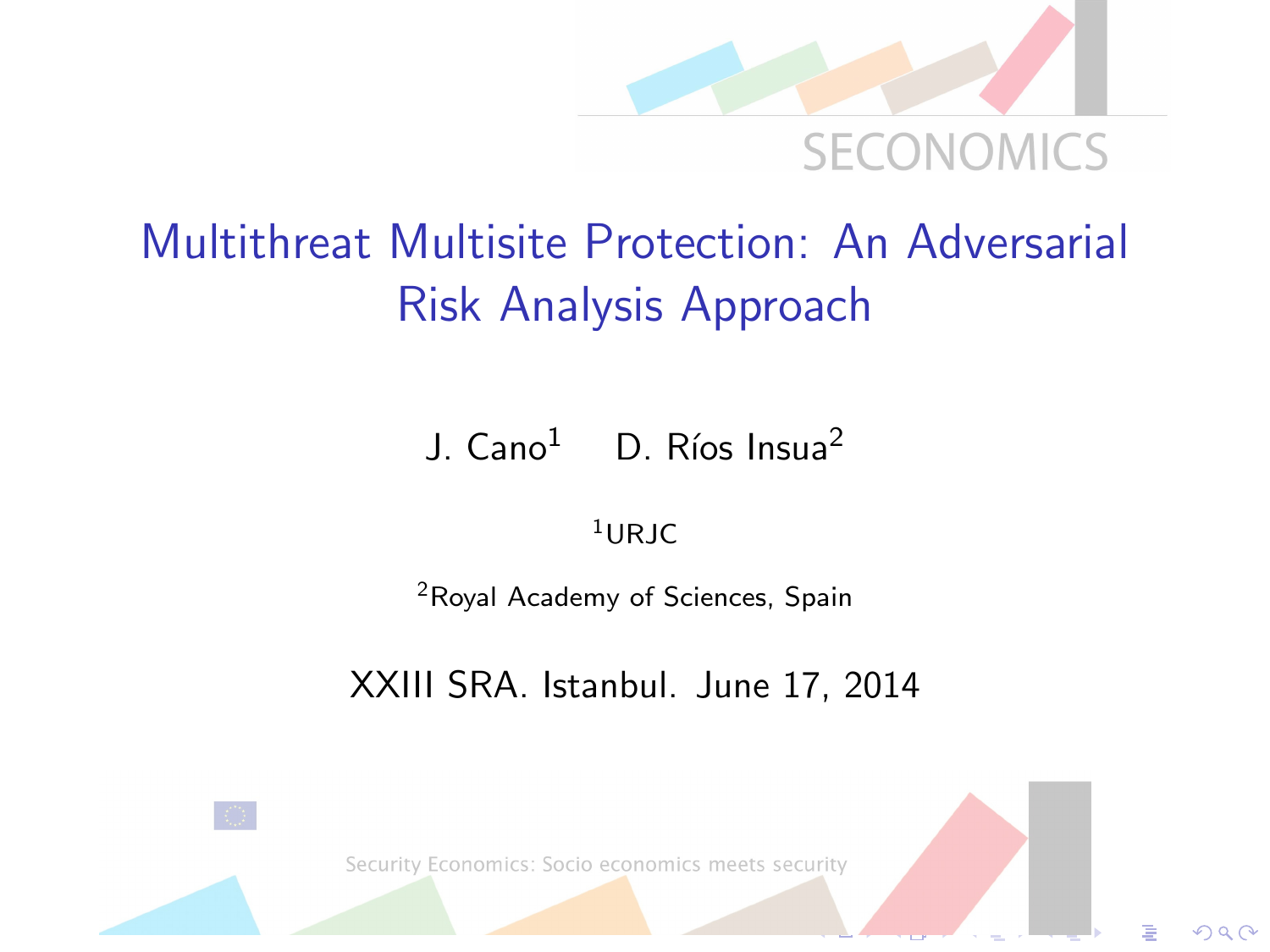



#### [Multithreat protection for one site](#page-3-0)

#### [Multithreat multisite protection](#page-9-0)

[Case study](#page-11-0)

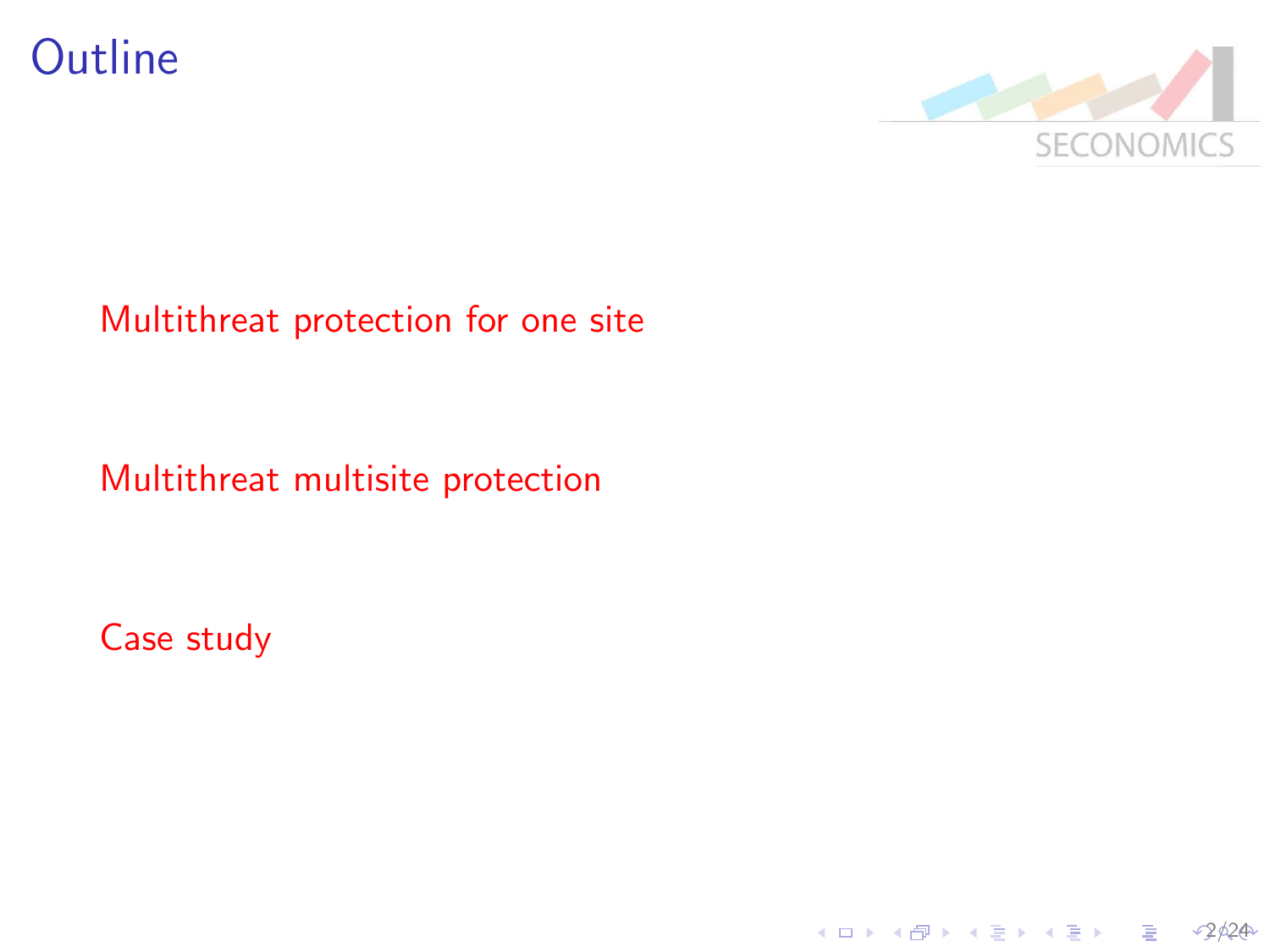#### General overview



3/24

 $\mathbf{A} \equiv \mathbf{A} + \mathbf{B} + \mathbf{A} + \mathbf{B} + \mathbf{A} + \mathbf{B} + \mathbf{A} + \mathbf{B} + \mathbf{A} + \mathbf{B} + \mathbf{A} + \mathbf{B} + \mathbf{A} + \mathbf{B} + \mathbf{A} + \mathbf{B} + \mathbf{A} + \mathbf{B} + \mathbf{A} + \mathbf{B} + \mathbf{A} + \mathbf{B} + \mathbf{A} + \mathbf{B} + \mathbf{A} + \mathbf{B} + \mathbf{A} + \mathbf{B} + \mathbf{A} + \mathbf{B} + \math$ 

- $\triangleright$  ARA (Ríos Insua et al., 2009) approach for multithreat problem over one site
	- $\blacktriangleright$  Uncoordinated attacks.
	- $\triangleright$  Outcome of attacks might affect each other.
- Extension to multiple sites (Ríos Insua et al., 2014b)
	- $\triangleright$  Sequential Defend-Attack for each site/threat.
	- $\triangleright$  Models related by resource constraints and value aggregation.
	- $\triangleright$  No particular spatial structure.
- $\triangleright$  Case study: metro network protection against
	- $\triangleright$  Fare evasion. (Ríos Insua et al., 2014a)
	- $\blacktriangleright$  Pickpocketing by a team.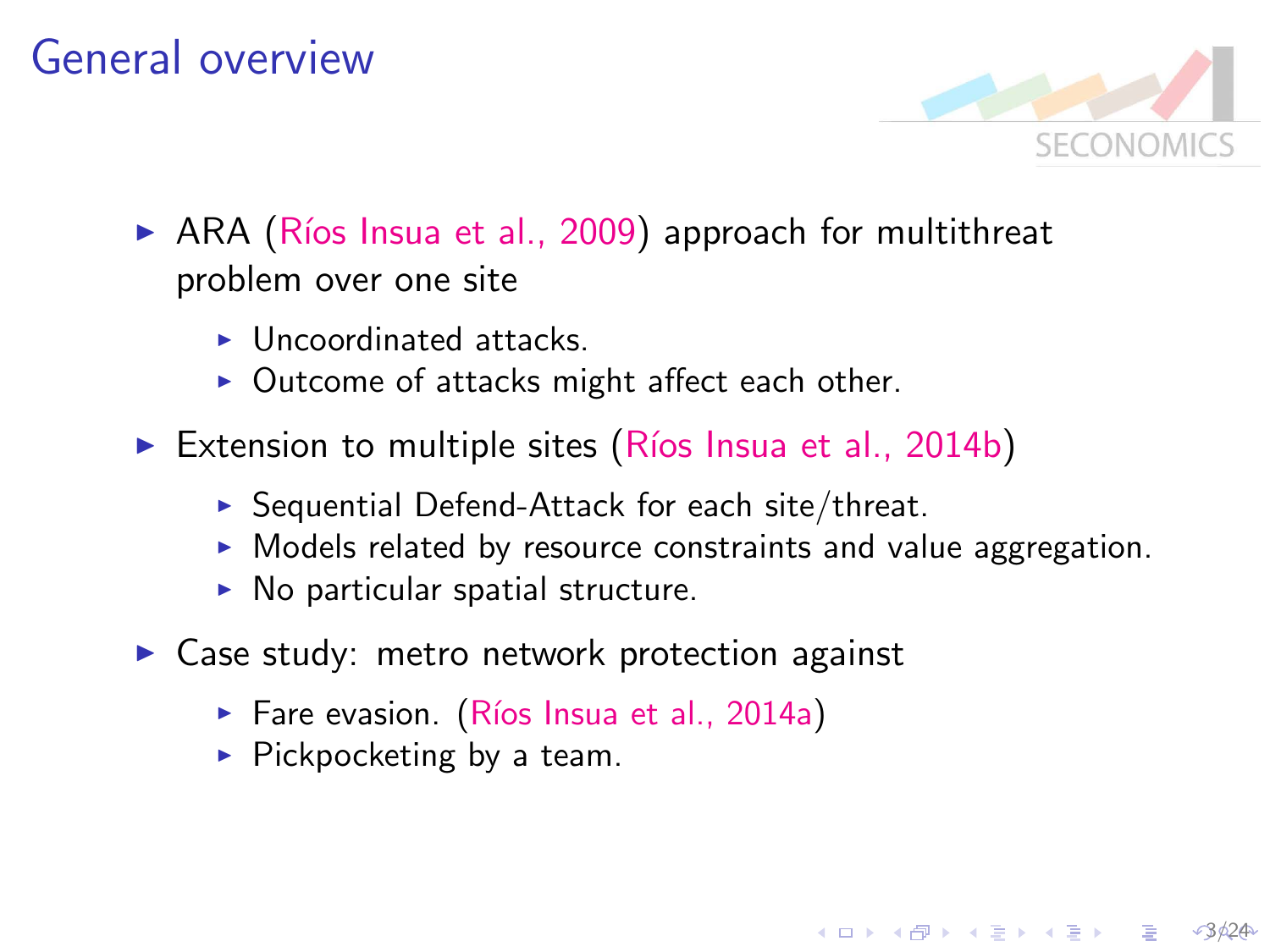

 $4424$ 

B

 $4$  ロ )  $4$   $\overline{r}$  )  $4$   $\overline{z}$  )  $4$   $\overline{z}$  )

## <span id="page-3-0"></span>1. Multithreat protection for one site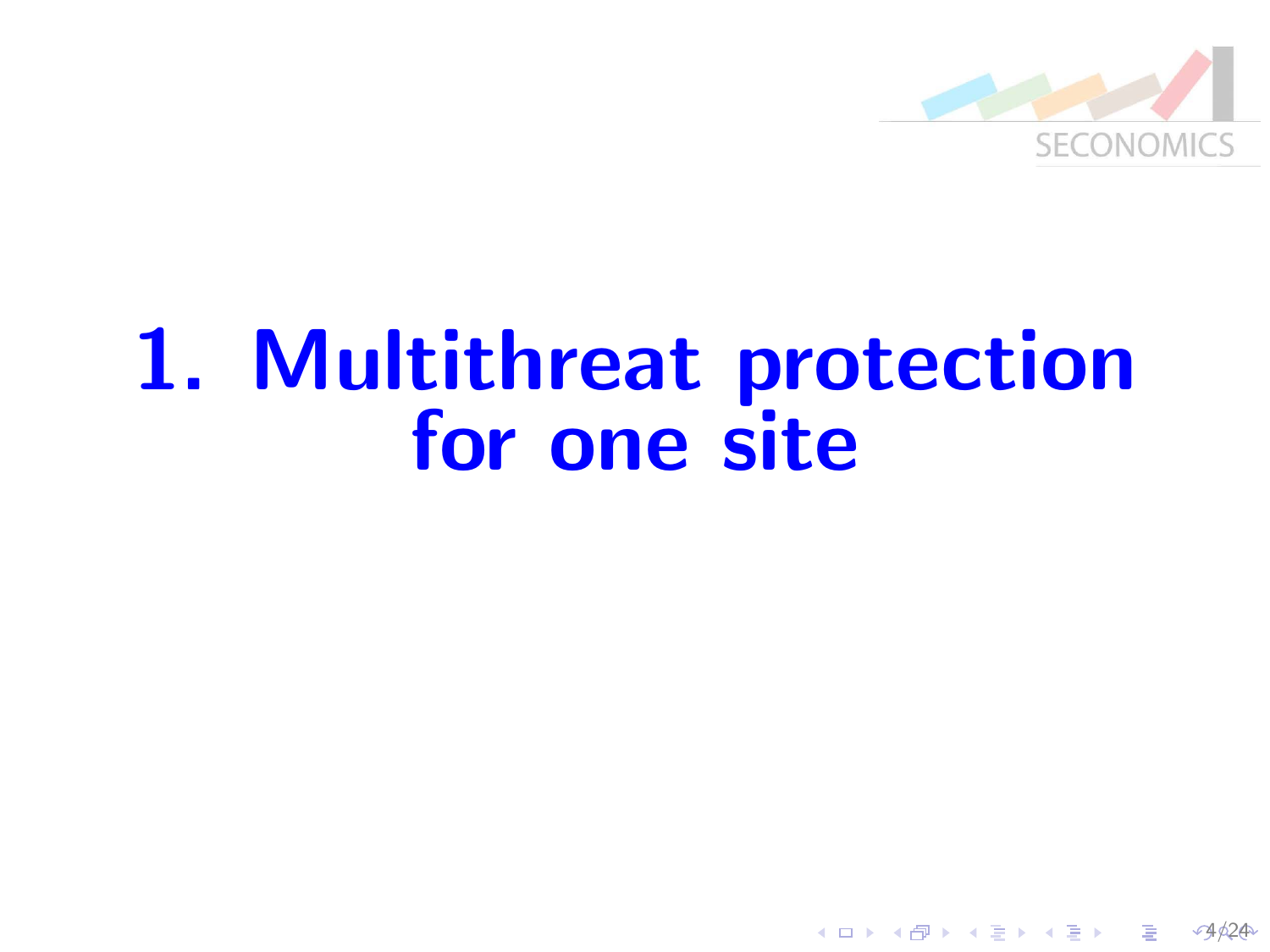

 $5624$ 

E LIZER KENNED K

- $\triangleright$  ARA builds decision analysis model for Defender, who forecasts actions of her intentional adversaries.
- $\triangleright$  Once with this knowledge, she decides optimal defense against attacks.
- $\triangleright$  Sequential Defend-Attack model.
	- $\triangleright$  Defender first chooses a portfolio of countermeasures
	- $\triangleright$  After observing it, Attacker decides his attack.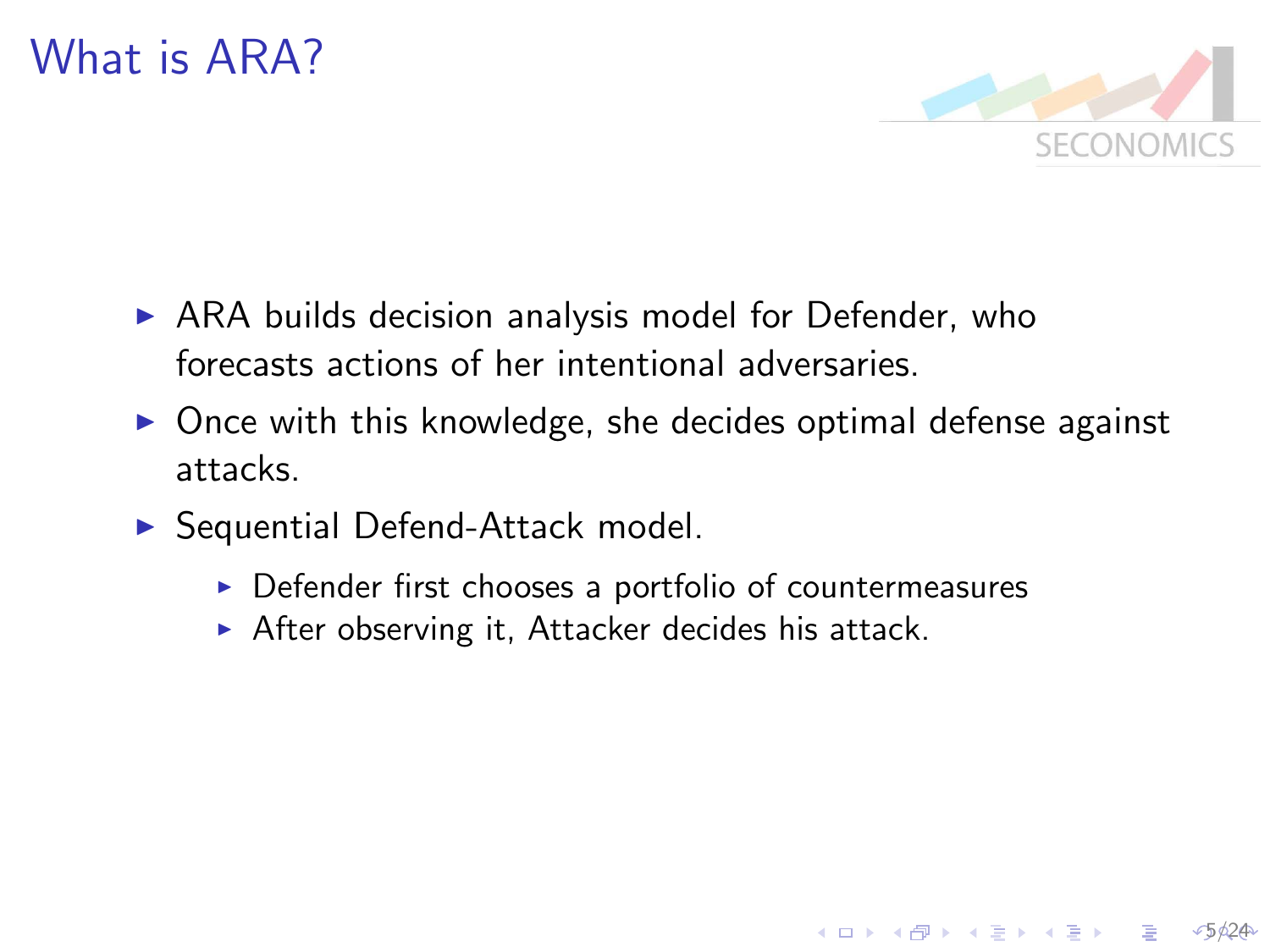#### Description of problem

 $\blacktriangleright$  Basic multithreat protection problem



 $6624$ 

イロト 不優 トイ選 トイ選 トー 選



Defender aims at finding optimal defense  $d^*$ .

**Consequences evaluated through utility**  $u_D(d, s_1,...,s_m)$ .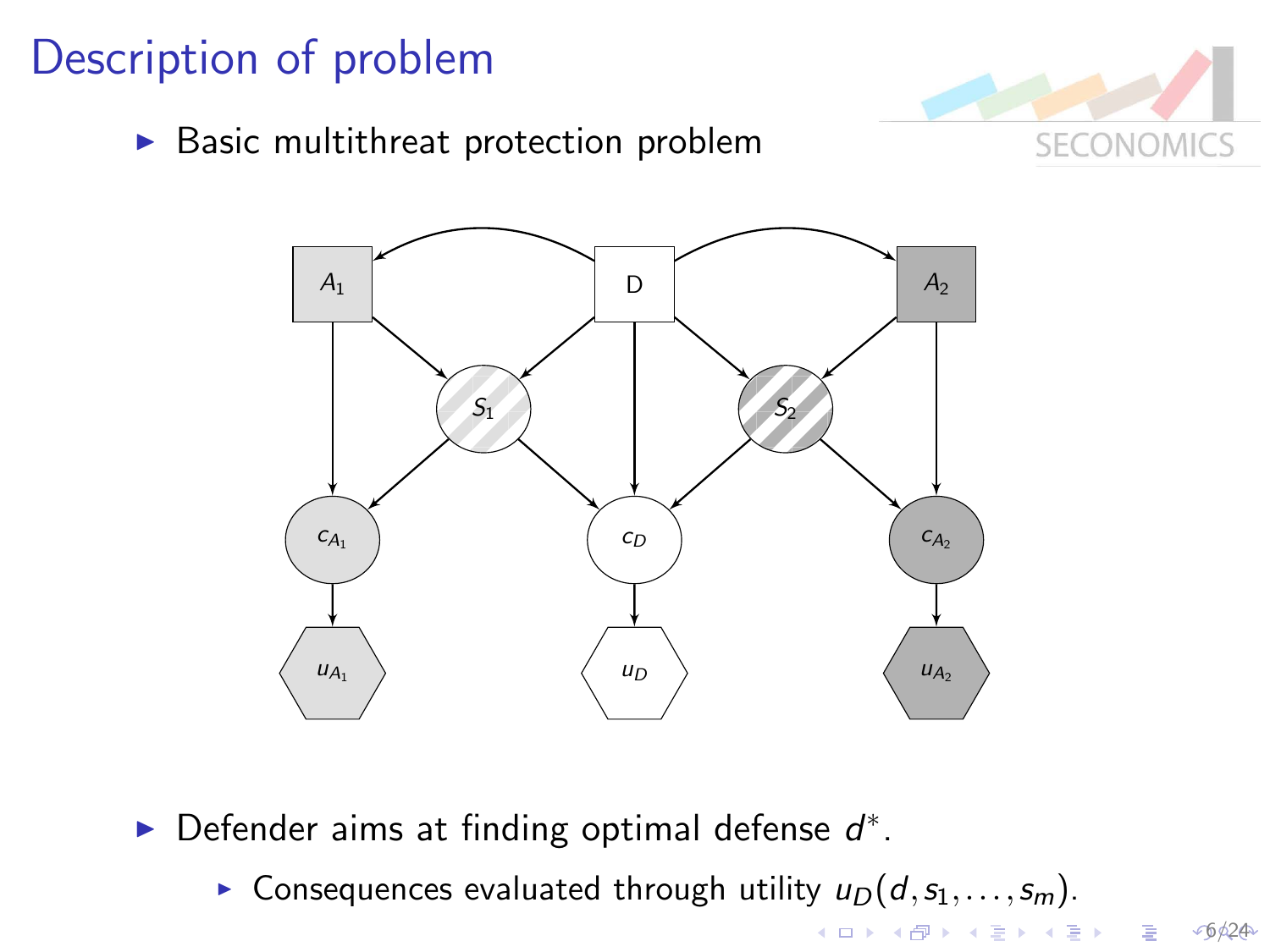#### Optimal solution



 $(1)$   $(1)$   $(1)$   $(1)$   $(1)$   $(1)$   $(1)$   $(1)$   $(1)$   $(1)$   $(1)$   $(1)$   $(1)$   $(1)$   $(1)$   $(1)$   $(1)$   $(1)$   $(1)$   $(1)$   $(1)$   $(1)$   $(1)$   $(1)$   $(1)$   $(1)$   $(1)$   $(1)$   $(1)$   $(1)$   $(1)$   $(1)$   $(1)$   $(1)$   $(1)$   $(1)$   $(1)$ 

- Assume cond. ind.  $S_i|d, a_i \longrightarrow p_D(s_i|d, a_i)$ .
	- $\triangleright$  Obtain expected utility, given the attacks

 $\psi_D(d|a_1,\ldots,a_m) \!= \int\!\cdots\int\!u_D(d,s_1,\ldots,s_m)\,p_D(s_1|d,a_1)\cdots p_D(s_m|d,a_m)\,\mathrm{d} s_1\ldots\mathrm{d} s_m.$ 

- Suppose Defender able to build models  $p_D(a_i|d)$ .
- Assume cond. ind. of  $a_1, \ldots, a_m$  given d. Compute

$$
\psi_D(d)=\int\cdots\int\psi_D(d|a_1,\ldots,a_m)\,p_D(a_1|d)\cdots p_D(a_m|d)\,da_1\ldots da_m,
$$

and solve

$$
d^* \longleftarrow \max_{d \in \mathcal{D}} \quad \psi_D(d).
$$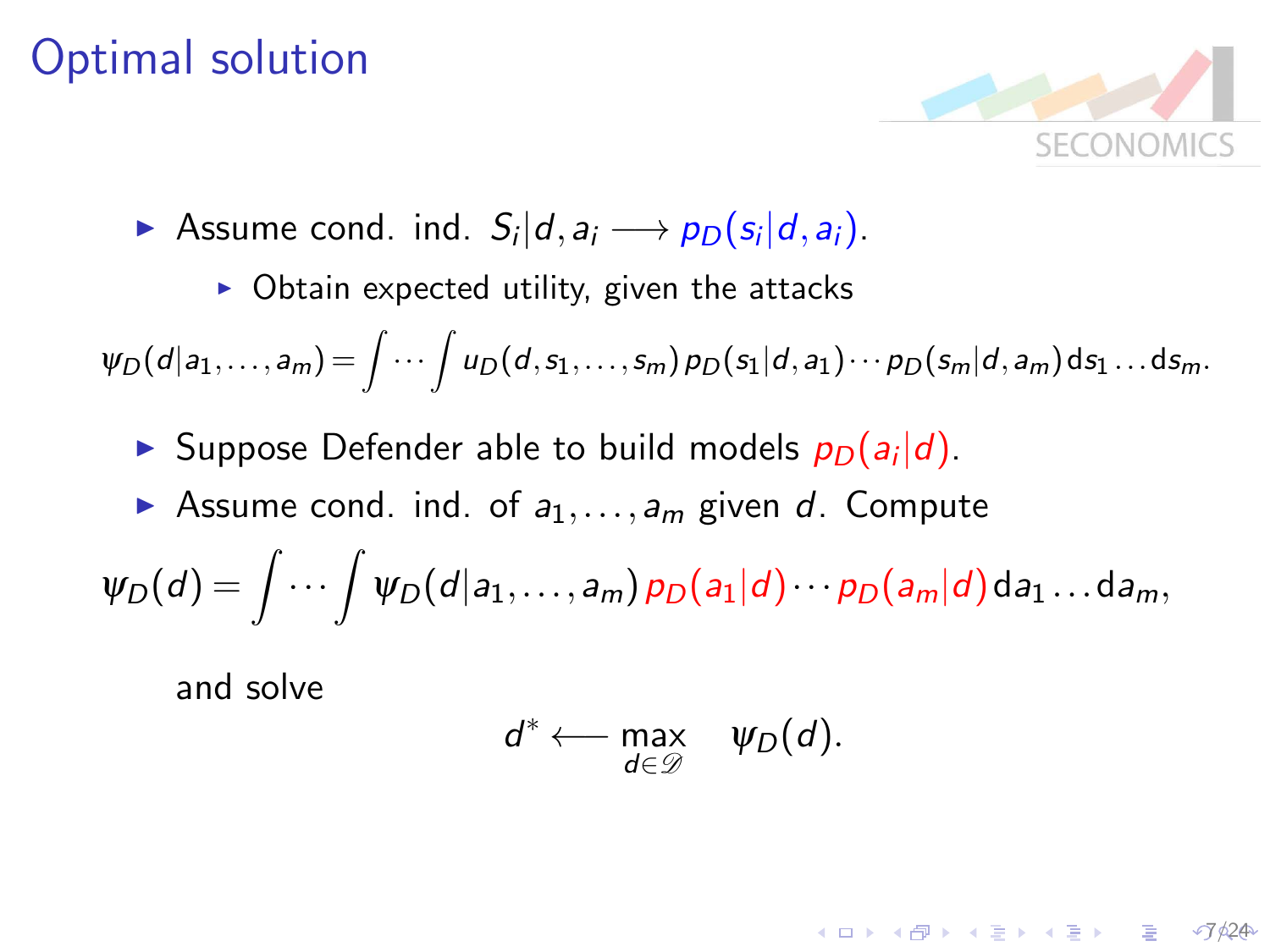#### Assessment of Attacker's intentions



 $68624$ 

 $\blacktriangleright$  To obtain  $p_D(a_i|d)$ , solve each attacker's problem (E.U. max.)

$$
a_1^*(d) = \underset{a_1 \in \mathscr{A}_1}{\arg \max} \int u_{A_1}(a_1, s_1) p_{A_1}(s_1|d, a_1) ds_1.
$$

- ▶ Defender lacks knowledge  $(u_{A_1}(\cdot),p_{A_1}(s_1|\cdot)) \rightarrow (U_{A_1},P_{A_1})$ .
- Approximate  $\widehat{p_D}(a_i|d)$  through Monte Carlo simulation.
	- Assessment of  $P_{A_1}(\cdot)$  typically based on  $p_D(\cdot)$ 
		- $\triangleright$  Dirichlet distribution (process) for discrete (continuous).
	- $\triangleright$  For  $U_A$ , information about Attacker's interests
		- $\triangleright$  Aggregate with weighted measurable value function.
		- $\blacktriangleright$  Assume risk proneness.
		- $\triangleright$  Distributions over weights and risk proneness coefficients.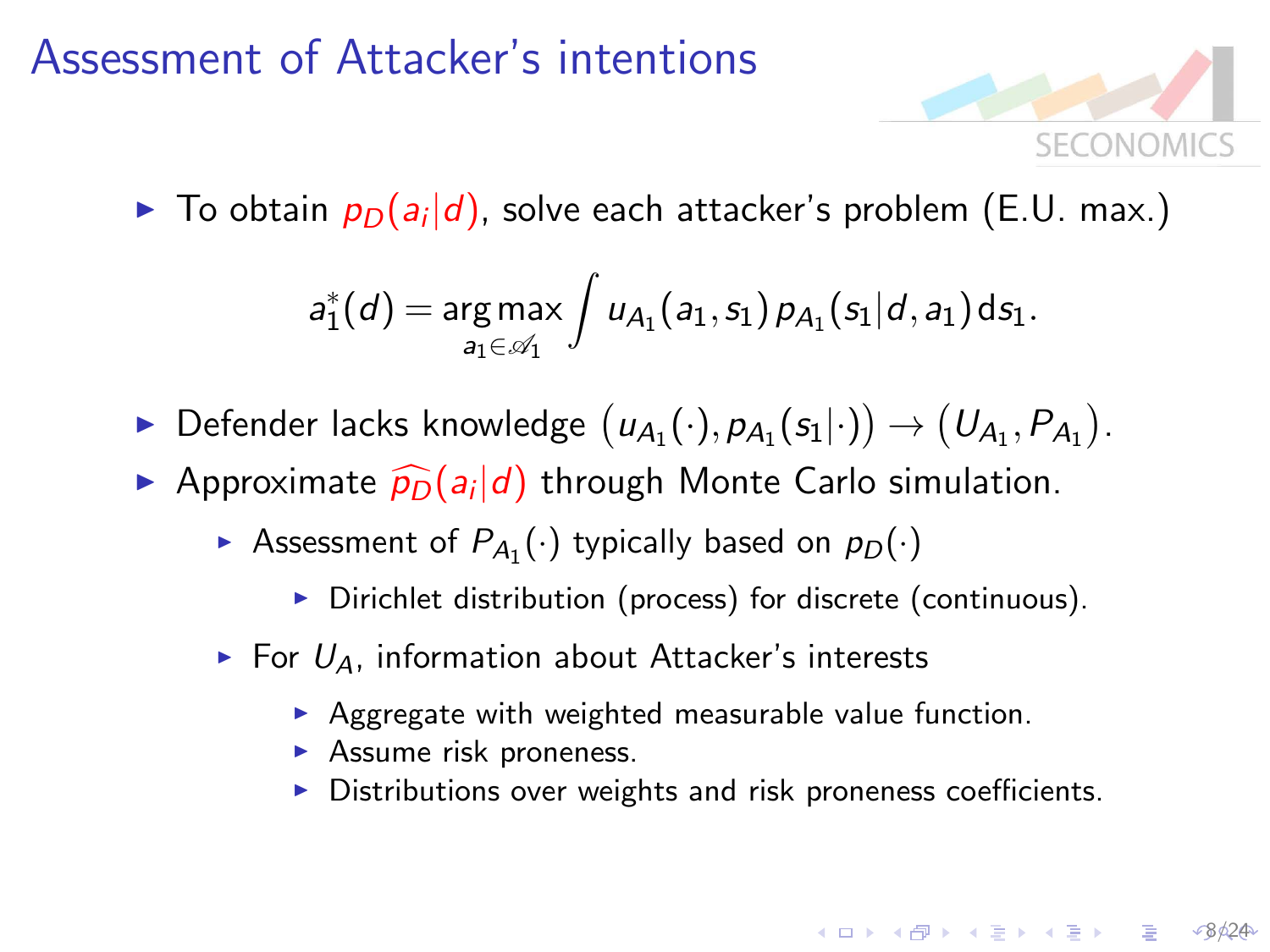### Possible generalizations



 $\blacktriangleright$  (left) If simultaneous, but uncoordinated attacks  $a_1, \ldots, a_m$ jointly detrimental in face of d

 $p_D(s_1|d,a_1)\cdots p_D(s_m|d,a_m) \to p_D(s_1|d,a_1,\ldots,a_m)\cdots p_D(s_m|d,a_1,\ldots,a_m).$ 

 $\triangleright$  (right) Cascading effect between results of attacks

 $p_D(s_1|d,a_1)p_D(s_2|d,a_2) \rightarrow p_D(s_1|d,a_1,s_2)p_D(s_2|d,a_2).$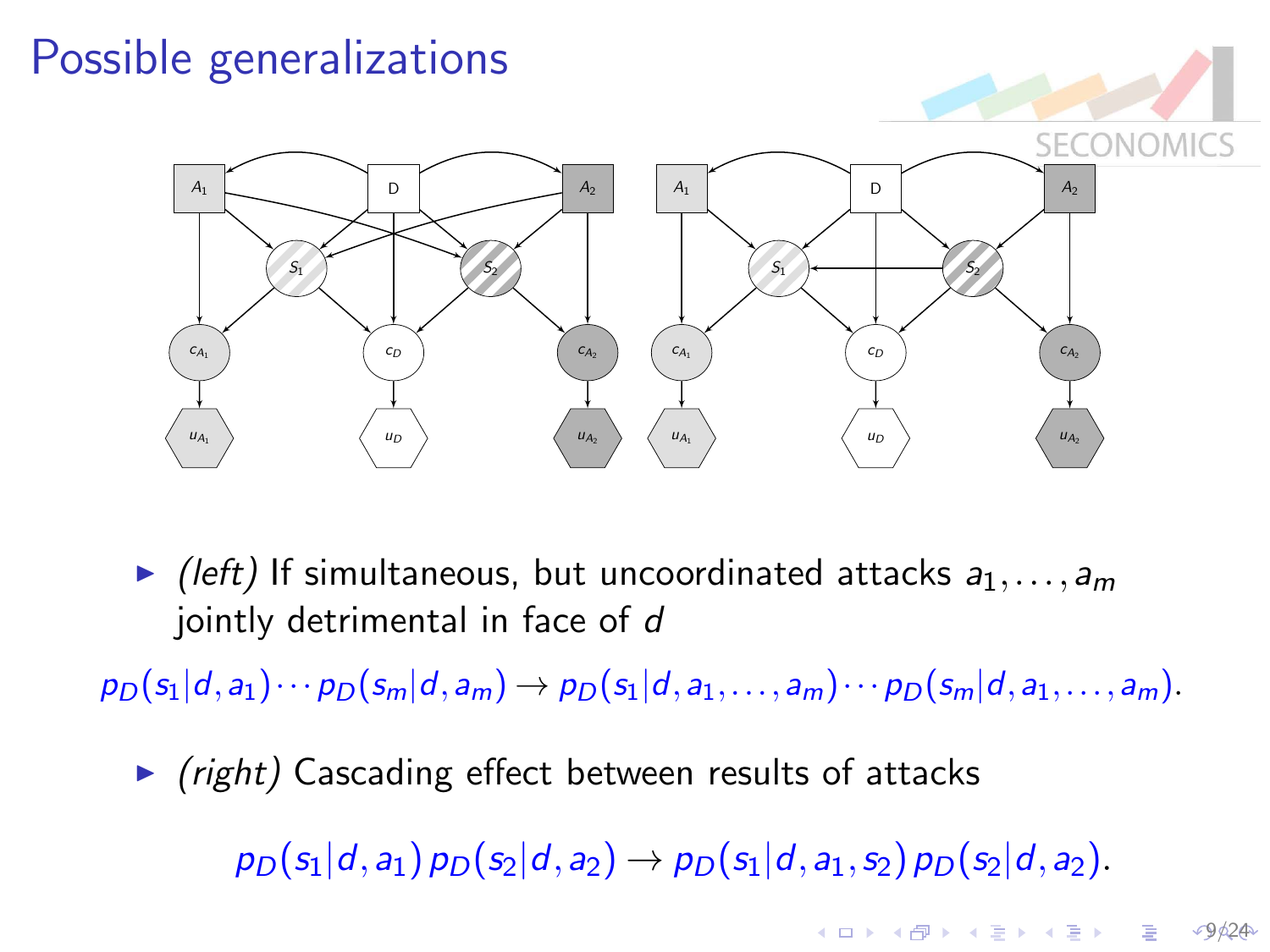

10/24

B

 $4$  ロ )  $4$   $\overline{r}$  )  $4$   $\overline{z}$  )  $4$   $\overline{z}$  )

## <span id="page-9-0"></span>2. Multithreat multisite protection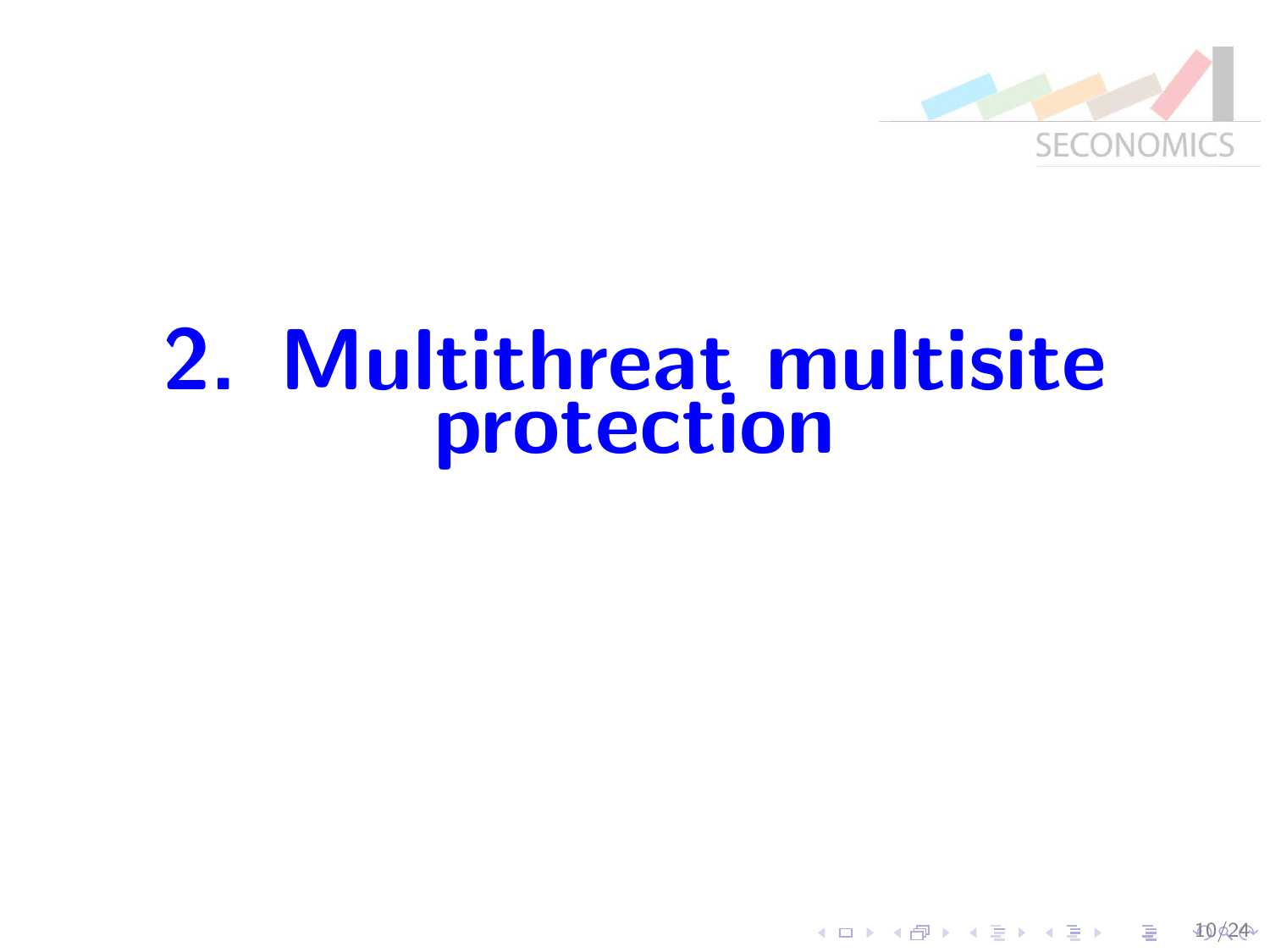#### General methodology



 $11/24$ 

- 1. Deploy one of previous models over each site.
- 2. Resource constraints coordinate models.
- 3. Aggregate value at nodes applying utility function.
- 4. Defender deploys  $d_i$  over site j, fulfilling  $g(d_1,\ldots,d_n) \in \mathscr{D}$ .
- 5. *i*-th Attacker performs  $a_{ij}$  over *j*-th site, satisfying  $h_i(\bm{a}_i) \in \mathscr{A}_i$ .
- 6. Interaction yields random results  $S_{ii} \in \mathscr{S}_{ii}$ .
- 7. Defender aggregates results through  $u_D(\boldsymbol{d}, s_1,\ldots, s_m)$ .
- 8. To find optimal defense strategy  $\boldsymbol{d}^*$ , compute

$$
\psi_D(\boldsymbol{d}|\mathbf{a}_1,\ldots,\mathbf{a}_m)=\int\cdots\int u_D(\boldsymbol{d},\mathbf{s}_1,\ldots,\mathbf{s}_m)\,p_D(s_{11}|d_1,a_{11})\cdots p_D(s_{mn}|d_n,a_{mn})\,\mathrm{d}\mathbf{s}_1\ldots\mathrm{d}\mathbf{s}_m.
$$

$$
\psi_D(\boldsymbol{d})=\int\cdots\int\psi_D(\boldsymbol{d}|a_{11},\ldots,a_{mn})\,p_D(a_{11}|d_1)\cdots p_D(a_{mn}|d_n)\,\mathrm{d}a_{11}\ldots\mathrm{d}a_{mn}
$$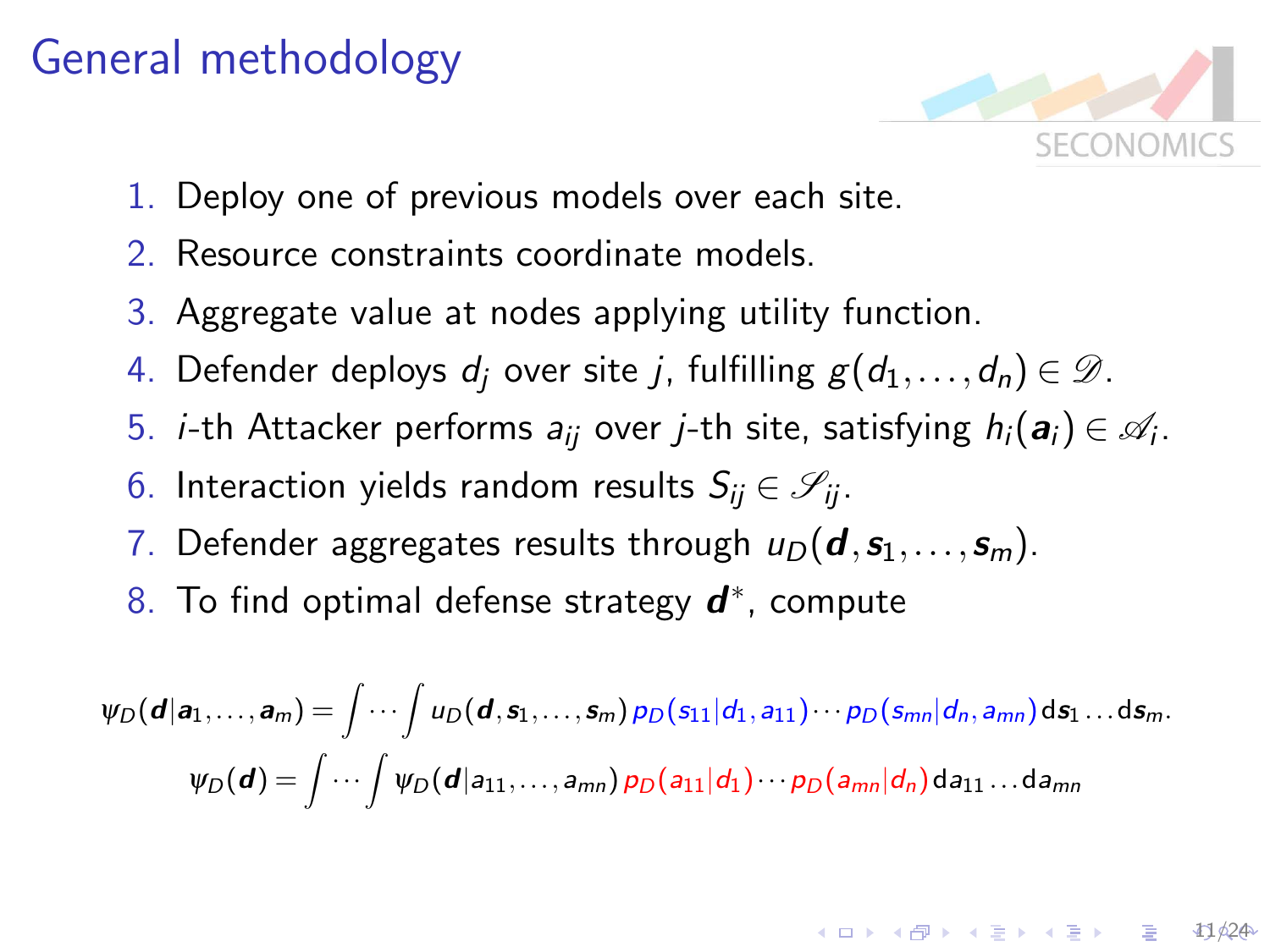

# <span id="page-11-0"></span>3. Case study

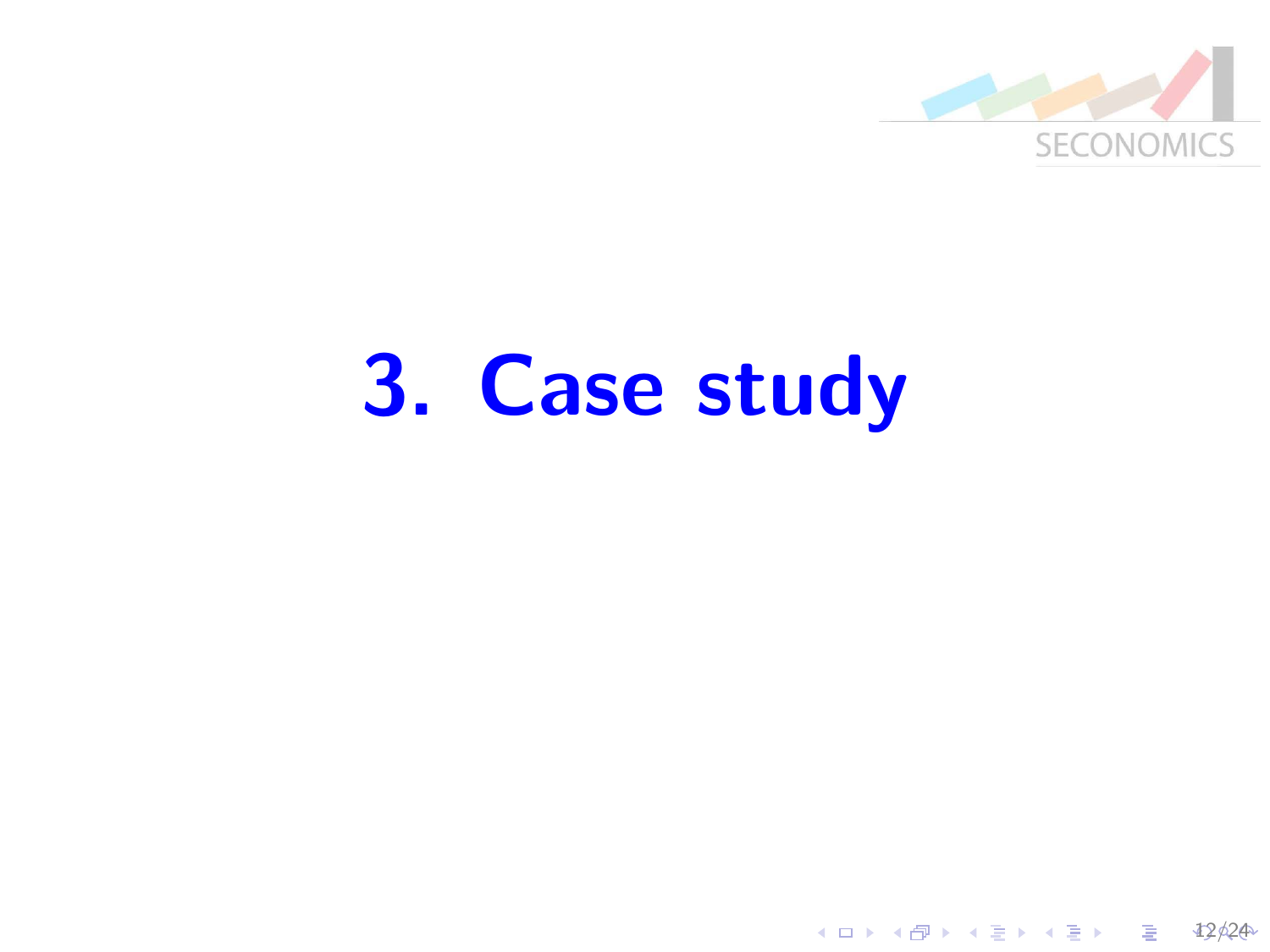#### Influence diagram





13/24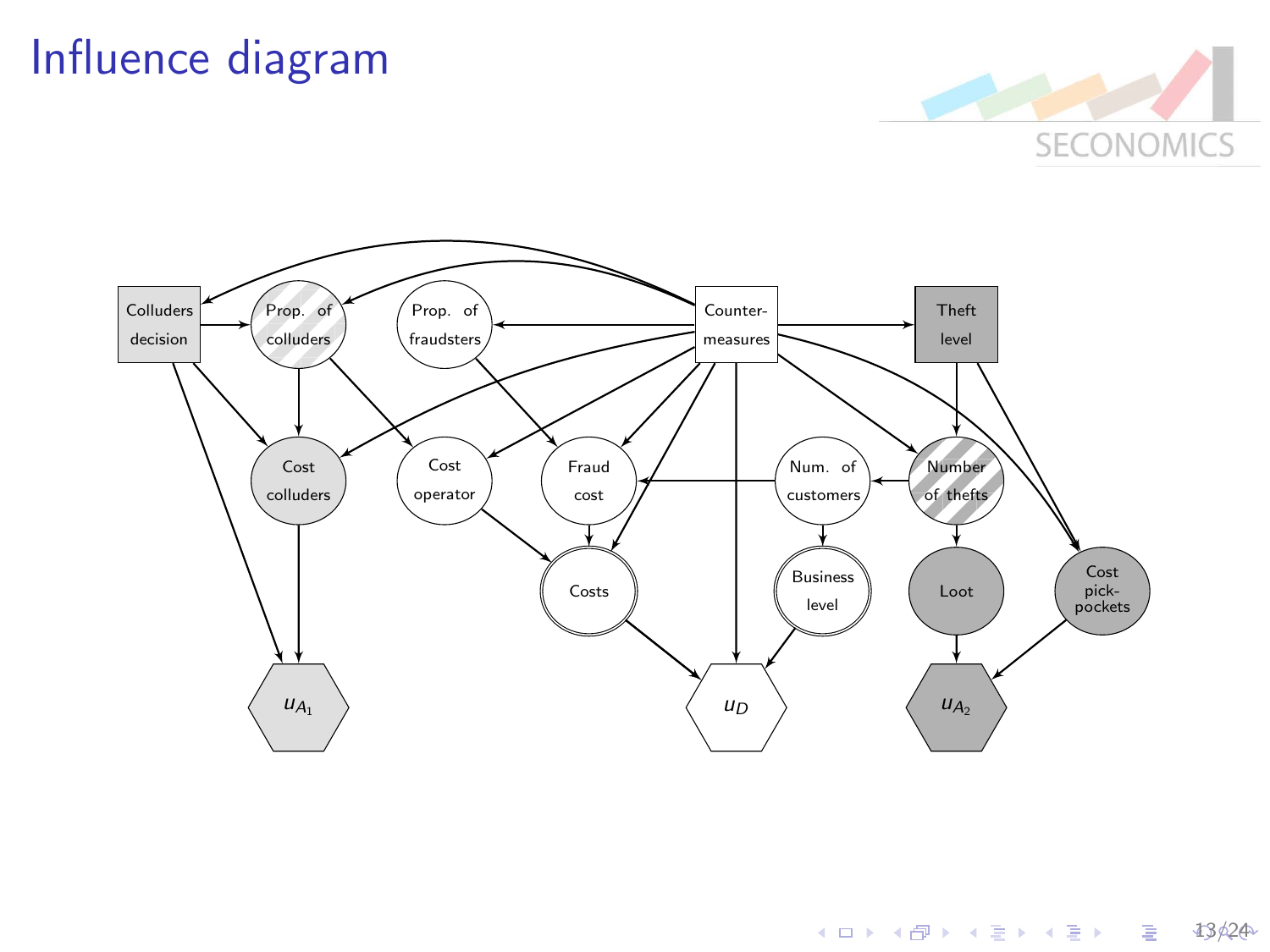#### Description of problem

![](_page_13_Picture_1.jpeg)

- $\triangleright$  Metro operator D protecting from:
	- $\blacktriangleright$  Fare evasion. Two types of evaders:
		- $\triangleright$  Standard (standard random process).
		- $\triangleright$  Colluders A<sub>1</sub> (ARA; explicitly modeling intentionality).
	- $\triangleright$  Pickpockets A<sub>2</sub>. Organized group. Security & image costs.

|                |              |            | Role       | Features                               |  |  |
|----------------|--------------|------------|------------|----------------------------------------|--|--|
|                |              | Fare       | Pick       |                                        |  |  |
| $d_1$          | Inspector    | Prev./rec. |            | Inspect customers. Collect fines       |  |  |
| d              | Door guard   | Prev.      |            | Control access points                  |  |  |
| d٩             | Door         | Prev.      |            | New secured automatic access doors     |  |  |
| d <sub>4</sub> | Ticket clerk | Prev.      |            | Current little implication in security |  |  |
| d5             | Guard        | Prev.      | Prev./rec. | Patrol along the facility              |  |  |
| dß             | Patrol       |            | Prev./rec. | Trained guard+security dog             |  |  |
| d7             | Camera       |            | Prev.      | Complicate pickpocket actions          |  |  |
| $d_8$          | Campaign     |            | Prev.      | Alert users about pickpockets          |  |  |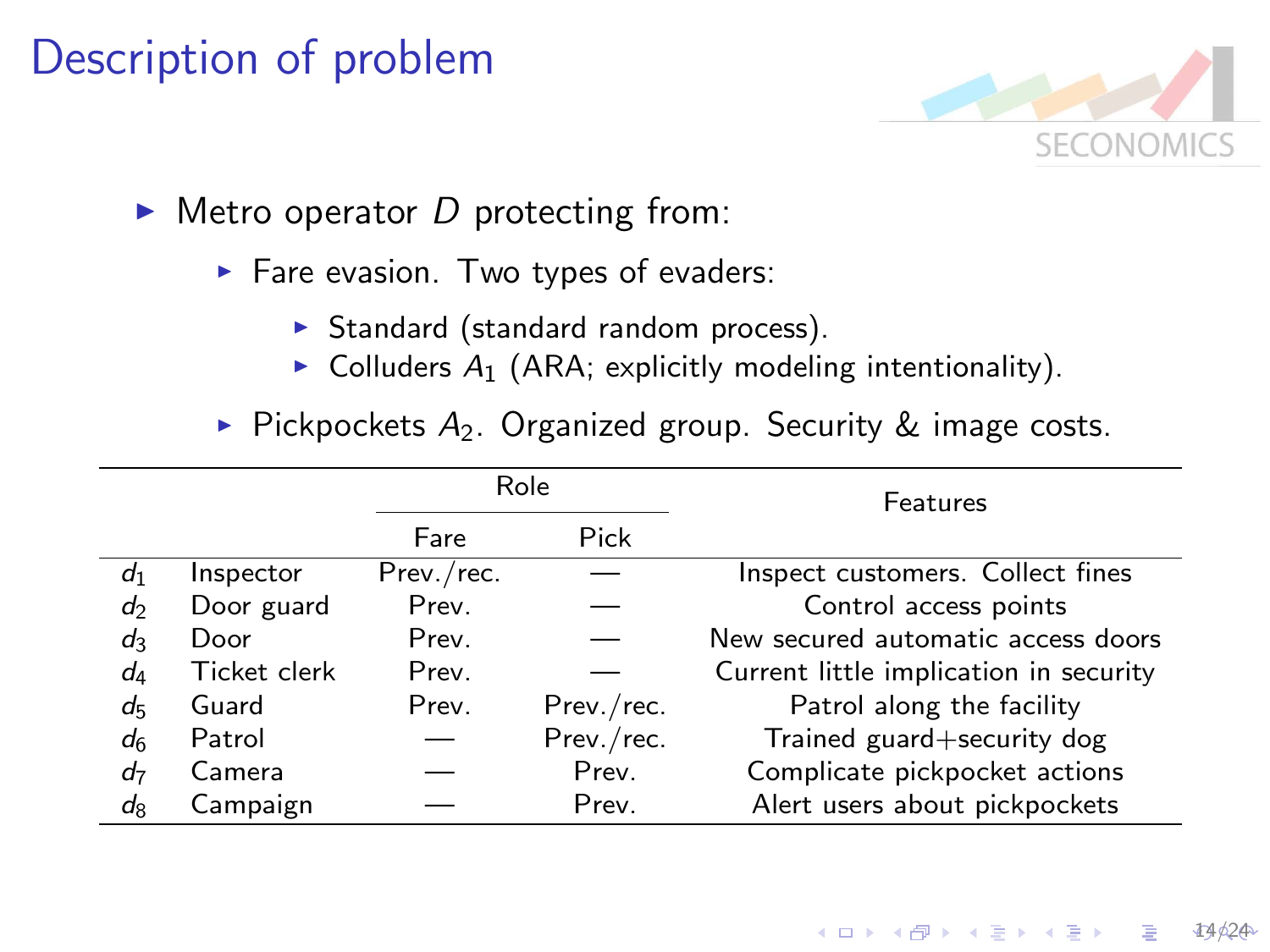#### Feasible portfolios

![](_page_14_Picture_1.jpeg)

1 D > 1 d + 1 d + 1 d + 1 d + 1 d + 1 d + 1 d + 1 d + 1 d + 1 d + 1 d + 1 d + 1 d + 1 d + 1 d + 1 d + 1 d + 1 d + 1 d + 1 d + 1 d + 1 d + 1 d + 1 d + 1 d + 1 d + 1 d + 1 d + 1 d + 1 d + 1 d + 1 d + 1 d + 1 d + 1 d + 1 d +

- Associated unit costs  $q_1, q_2, q_3, q_5, q_6, q_7$ .
- $\blacktriangleright$  d<sub>4</sub>  $\in$  {0,1} (d<sub>4</sub> = 1  $\rightarrow$  clerks involved, incurred costs q<sub>4</sub>).
- $\blacktriangleright$  d<sub>8</sub>  $\in$  {0,1}, (d<sub>8</sub> = 1  $\rightarrow$  operator invests q<sub>8</sub>).

$$
\begin{aligned} q_1d_1 + q_2d_2 + q_3d_3 + q_5d_5 + q_6d_6 + q_7d_7 + q_8d_8 &\leq B, \\ d_1, d_2, d_3, d_5, d_6, d_7 &\geq 0, \\ d_1, d_2, d_3, d_5, d_6, d_7 \text{ integer}, \\ d_3 &\leq \bar{d}_3, \\ d_4, d_8 &\in \{0, 1\}, \end{aligned}
$$

 $\bar{d}_3$  maximum  $\#$  of doors that may be replaced.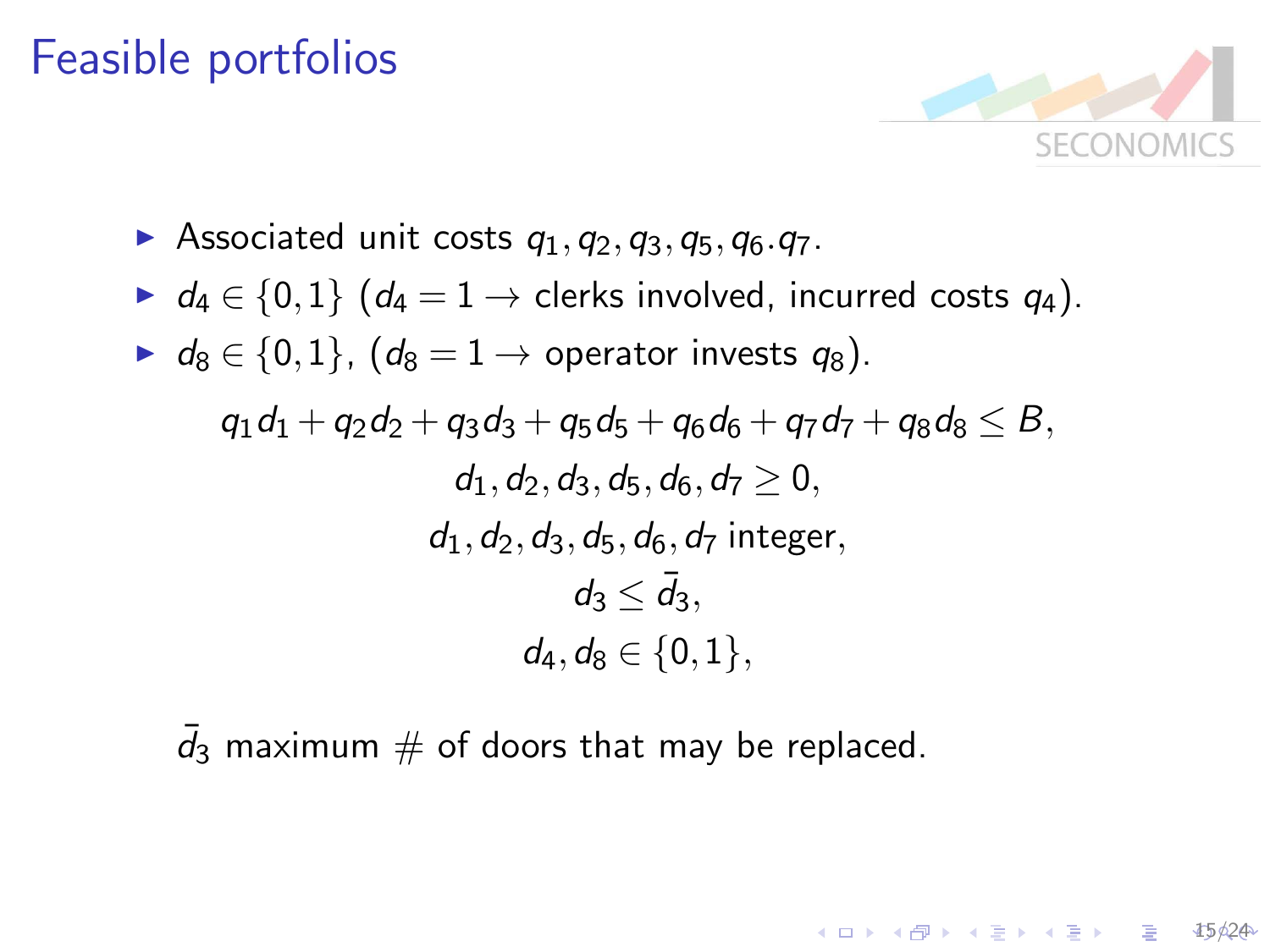#### Fare evasion

- **•** Operator invests  $d_c = (d_1, d_2, d_3, d_4, d_5)$ . (Constraints)
	- $\triangleright$  Fare evasion costs (partly mitigated by fines).
- $\blacktriangleright \phi(d_c)$  evaders proportion.  $q(d_1)$  inspection proportion.
	- $\rightarrow 1-\phi(d_c) \rightarrow N_1$  civic customers pay ticket.
	- $\phi(d_c)[1-q(d_1)] \longrightarrow N_2$  not pay, not caught (loss  $v_c$ ).
	- $\phi(d_c)q(d_1) \longrightarrow N_3$  do not pay but caught (income  $f_c$ ).
- Colluders see security investments  $d_c$  (Seq D-A).
- ► Fare evasion proportion  $r \rightarrow r'$ , inspection proportion  $q_A(d_1)$ 
	- ►  $1-r' \rightarrow M_1$  pay, abortion (income  $v_c$ ).
	- ►  $r'(1-q_A(d_1)) \rightarrow M_2$  not pay, not caught (loss  $v_c$ ).
	- $\blacktriangleright$   $r'q_A(d_1) \rightarrow M_3$  not pay, caught (income  $f_c$ ).
- $\triangleright$  Operational costs, including preparation costs  $q_c$

$$
c_{A_1} = v_c(M_2 - M_1) - f_c M_3 - r q_c M.
$$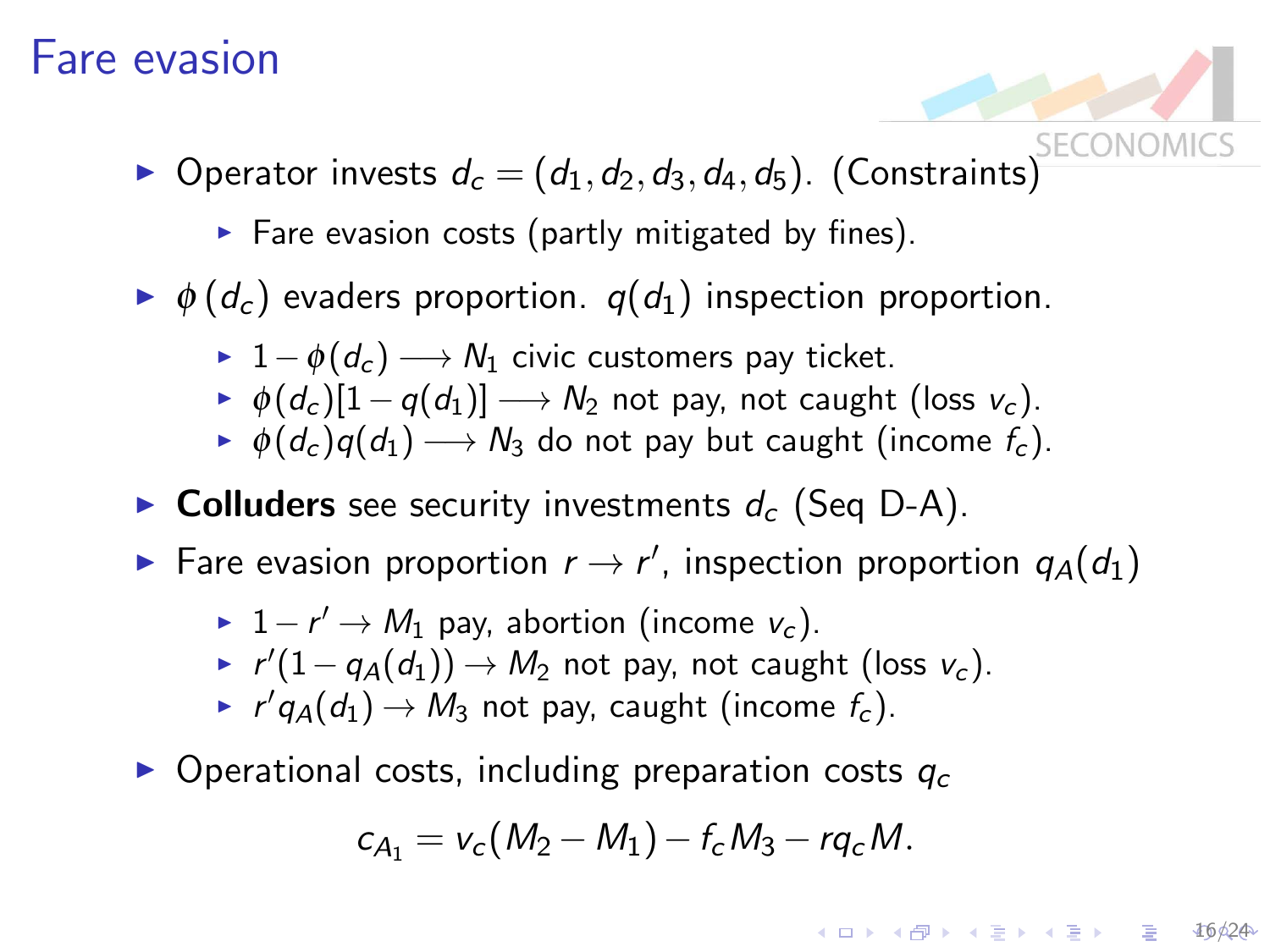#### **Pickpocketing**

- ▶ Operator invests  $d_p = (d_5, d_6, d_7, d_8)$ . (Constraints)
	- ► Decrease in business level  $b b_0$ .
- **Pickpockets** see security investment  $d_p$  (Seq D-A).
- $\blacktriangleright$  Theft level  $t \to t'$ , abortion τ, success ξ, detention  $\theta$

\n- ▶ 
$$
1 - (1 - \tau)\xi \to t_1
$$
 not succeed.
\n- ▶  $(1 - \tau)\xi \theta \to t_2$  succeed, but caught (fine  $f_p$ ).
\n- ▶  $(1 - \tau)\xi(1 - \theta) \to t_3$  succeed, not caught (loot  $\ell$ ).
\n

 $\triangleright$  Operational costs, including preparation costs  $q_p$ 

$$
c_{A_2}=-q_p t-f_p t_2+\ell t_3.
$$

 $\triangleright$  Both colluders and pickpockets risk prone in benefits

$$
u_{A_i}(c_{A_i}) = \exp(k_{A_i} \cdot c_{A_i}), k_{A_i} > 0, i = 1, 2.
$$

17/24

E LIZER KENNED K

**SECONO**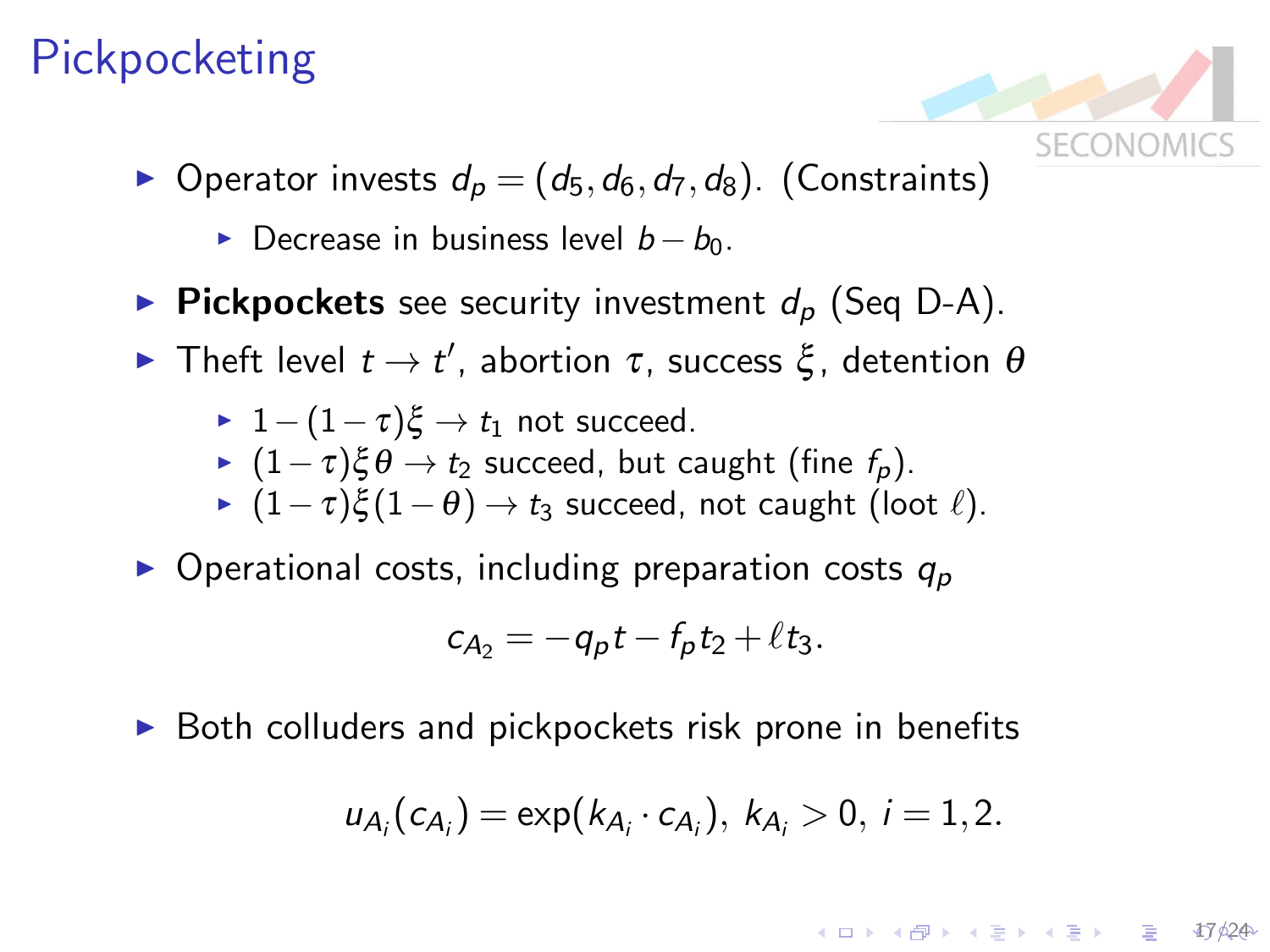#### Solving the bithreat problem

 $\triangleright$  Operator benefit/cost balance

![](_page_17_Picture_2.jpeg)

18/24

$$
c_D(N_1, N_2, N_3, M_1, M_2, M_3, d, b) =
$$
  
-  $v_c(N_2 + M_2) + f_c(N_3 + M_3) - \sum_{k=1}^{8} q_k d_k - (b_0 - b).$ 

 $\triangleright$  Operator risk averse to increase in income,

$$
u_D(c_D)=-\exp(-k_D\cdot c_D).
$$

 $\triangleright$  Evaluate security plan d maximizing expected utility

$$
\psi_D(d) = \int \left\{ \iint \left[ \sum_{\substack{N_1, N_2, N_3 \\ M_1, M_2, M_3}} p_{M_1 M_2 M_3 d_c} \cdot p_{N_1 d_c} p_{N_2 d_c} p_{N_3 d_c} \cdot u_D(c_D) \right] \right\}
$$

 $\rho_D(t|d_p) \rho_D(b|t)$ d $t$  d $b$  $\mathcal{L}$  $\times p_D(r|d_c)$ dr.

 $\left\{ \begin{array}{ccc} 1 & 0 & 0 \\ 0 & 1 & 0 \\ 0 & 0 & 0 \\ 0 & 0 & 0 \\ 0 & 0 & 0 \\ 0 & 0 & 0 \\ 0 & 0 & 0 \\ 0 & 0 & 0 \\ 0 & 0 & 0 \\ 0 & 0 & 0 \\ 0 & 0 & 0 \\ 0 & 0 & 0 \\ 0 & 0 & 0 \\ 0 & 0 & 0 \\ 0 & 0 & 0 & 0 \\ 0 & 0 & 0 & 0 \\ 0 & 0 & 0 & 0 \\ 0 & 0 & 0 & 0 & 0 \\ 0 & 0 & 0 & 0 & 0 \\ 0 & 0 & 0 & 0 & 0 \\ 0$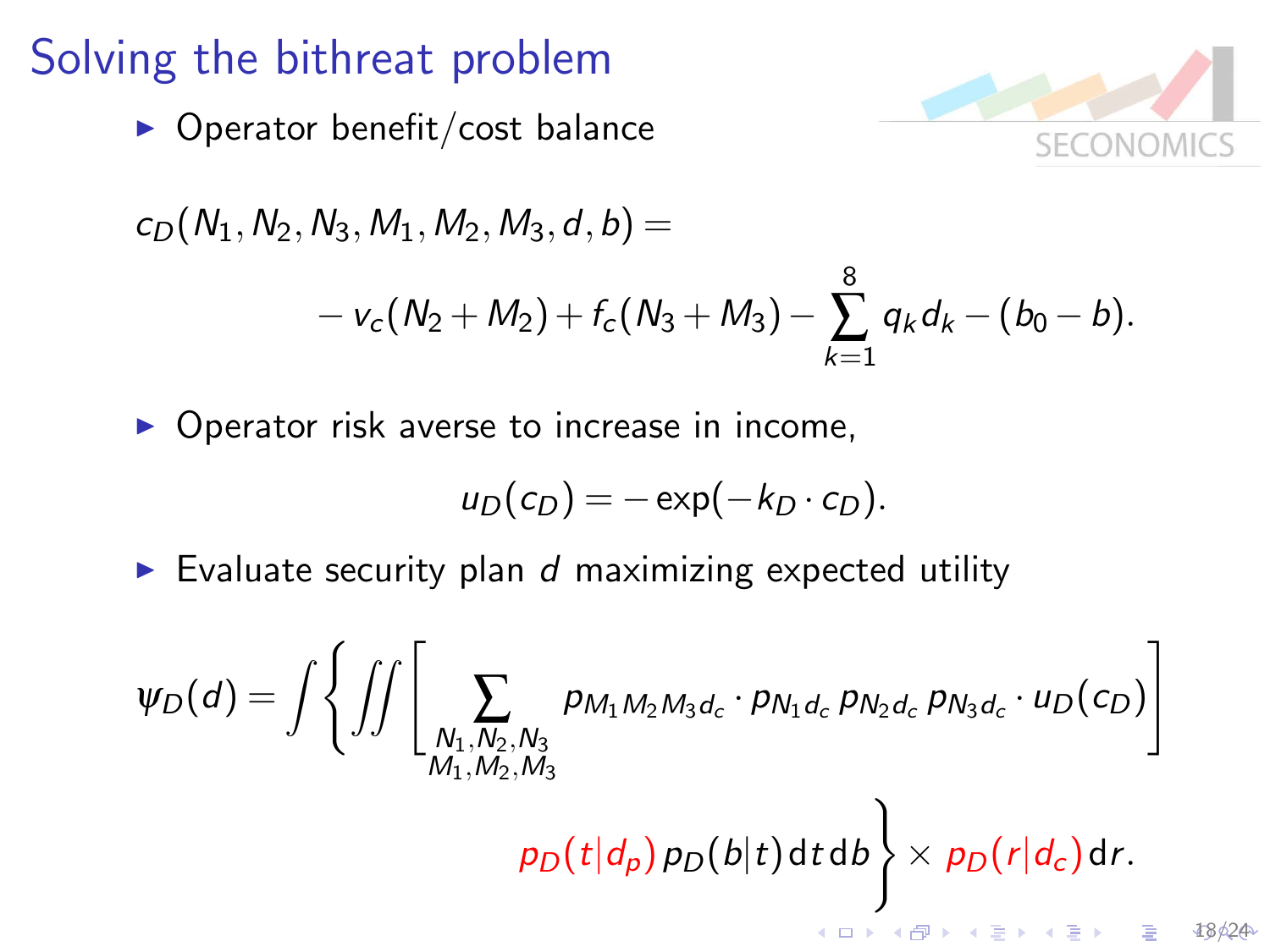#### A case study

![](_page_18_Picture_1.jpeg)

- $\triangleright$  Colluders and pickpockets do not make common cause.
- $\triangleright$  Cascading effect  $\rightarrow$  N. of customers affected by pickpockets through business level  $\rightarrow$  influence colluder's decision.
- $\triangleright$  A subnetwork of 4 stations, with models like above, related by resource constraints and value aggregation.

| Station | Passengers | Budget $(k \in)$ | Fare evasion | Pickpocketing | Constraints |
|---------|------------|------------------|--------------|---------------|-------------|
|         | 1.000.000  | $30 - 100$       | Moderate     | Moderate      |             |
| 2       | 1,000,000  | $30 - 100$       | Moderate     | Moderate      |             |
| 3       | 1,000,000  | $30 - 100$       | High         | Moderate      | 1 inspector |
| 4       | 5.000.000  | $50 - 100$       | Moderate     | High          | 1 guard     |
| Total   | 8,000,000  | $120 - 200$      |              |               |             |

Resource upper bounds  $\bar{d}_k = 4, k = 1, 2, 3, 5, 6$  and  $\bar{d}_7 = 8$ .

 $\triangleright$  At most, two units of each countermeasure at a single station.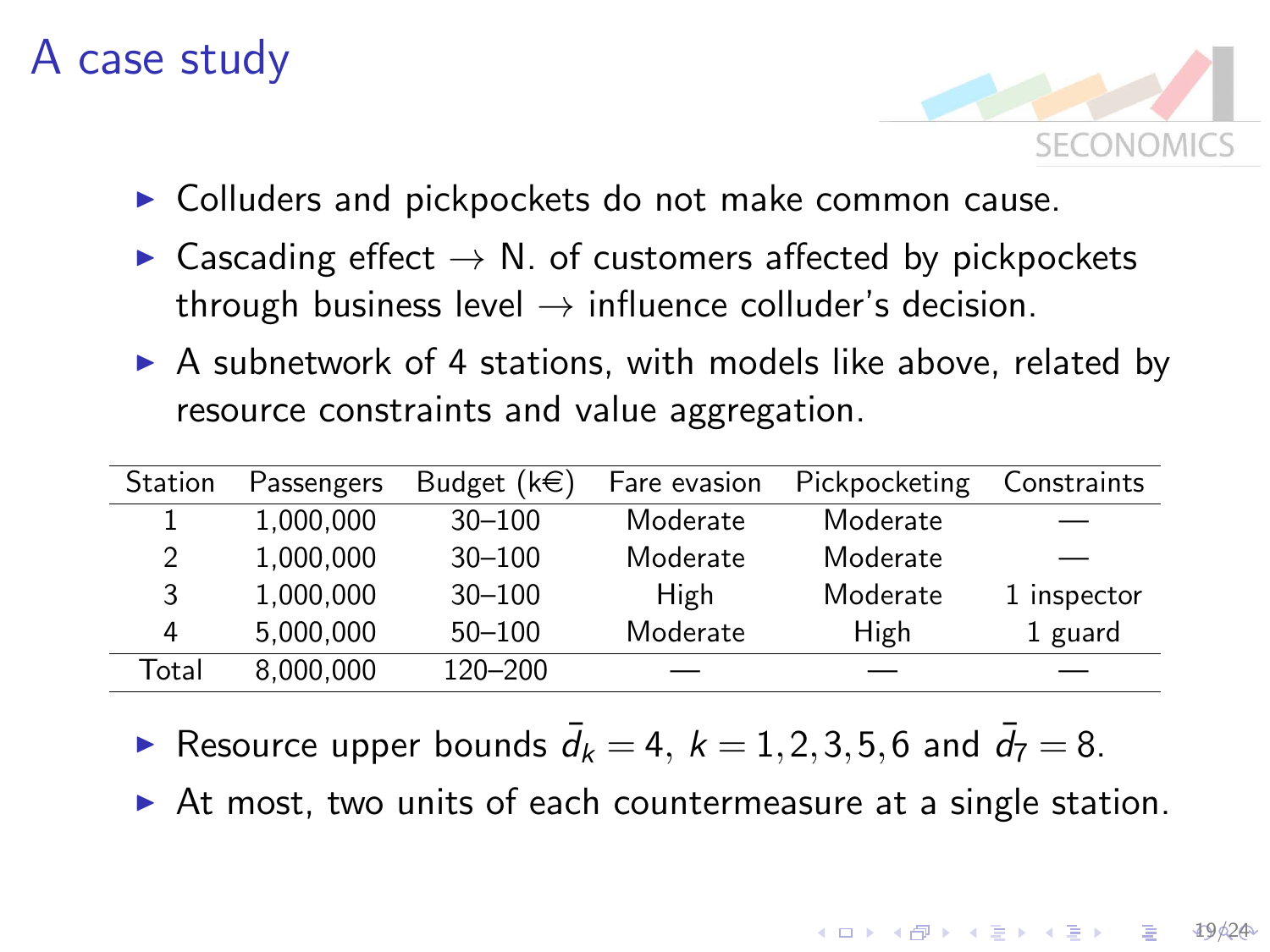#### **Results**

![](_page_19_Picture_1.jpeg)

20 624

B

 $4$  ロ )  $4$   $\overline{r}$  )  $4$   $\overline{z}$  )  $4$   $\overline{z}$  )

|                | $d_1$ | d        | $d_3$ | d4 | $d_5$    | d <sub>6</sub> | d <sub>7</sub> | $d_8$ | Invest. | Fines   | Loss fare | Loss pick. |
|----------------|-------|----------|-------|----|----------|----------------|----------------|-------|---------|---------|-----------|------------|
|                |       |          |       |    |          |                |                |       | $-$     | $(+)$   | $-1$      | $-1$       |
|                |       |          |       |    | $\Omega$ |                |                |       | 35,000  |         | 101,938   | 42,595     |
| S <sub>2</sub> | 0     | $\Omega$ | 0     |    | $\Omega$ |                | 0              |       | 35,000  |         | 114.280   | 33,757     |
| $S_3$          |       |          |       |    | 0        | 0              | 0              |       | 65.000  | 162.688 | 234.401   | 127,994    |
| SΔ             | 0     | $\Omega$ |       |    | $\Omega$ |                |                |       | 65,000  |         | 394.731   | 78.290     |
| Total          |       | U        | 3     |    | $\Omega$ | 3              | 0              | 0     | 200.000 | 162.688 | 845,170   | 282.636    |

- $\triangleright$  Door guards, cameras and awareness plan not worth it.
- $\blacktriangleright$  Involve ticket clerks in observation tasks.
- ▶ Annual expected losses 1,225,118 € (around 2,5 M€ otherwise).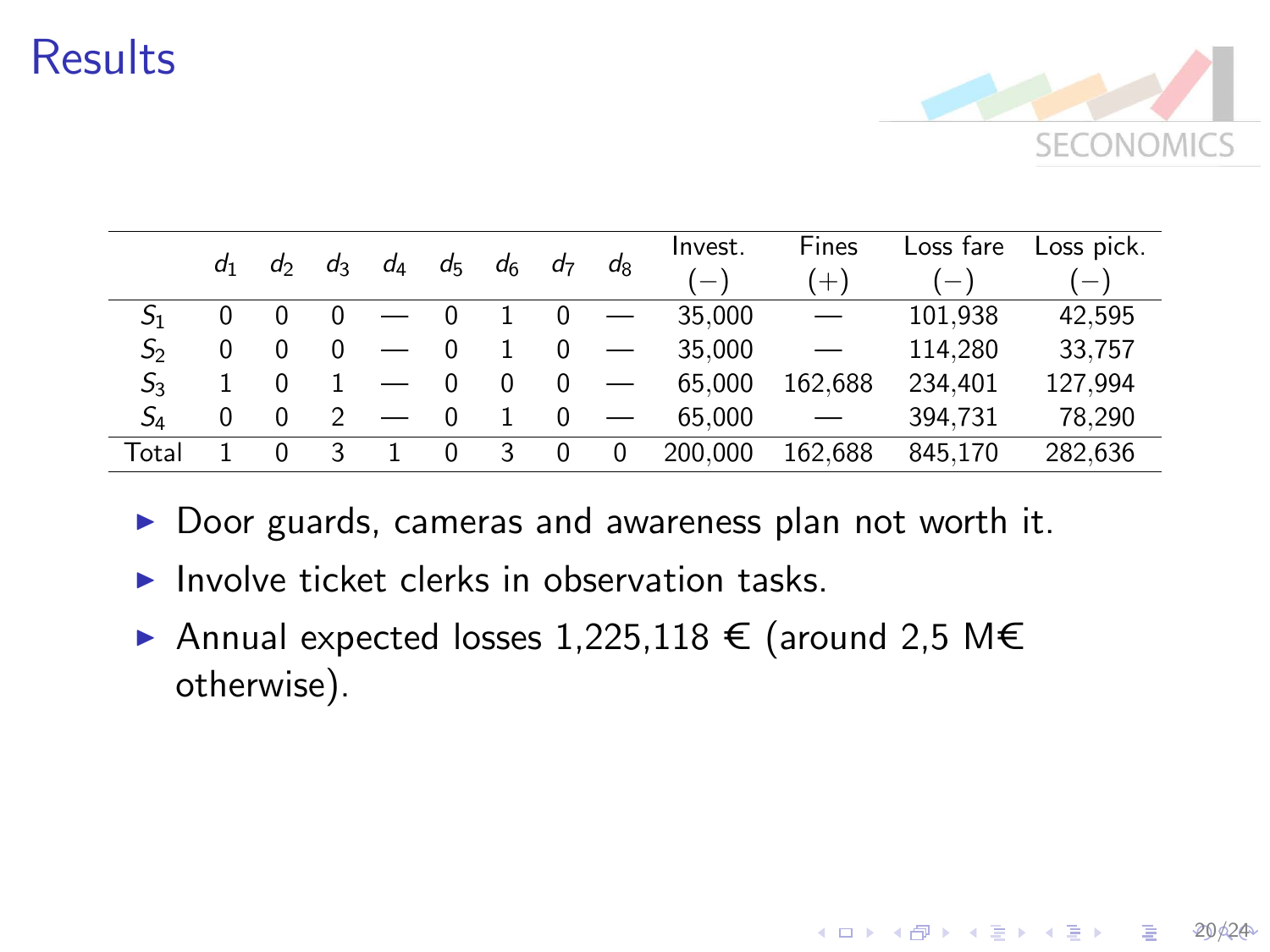#### Conclusions

![](_page_20_Picture_1.jpeg)

 $21/24$ 

- $\triangleright$  ARA methodology for protecting multiple sites from multiple uncoordinated threats.
- $\triangleright$  Sequential Defend-Attack model for each attacker and site.
- $\triangleright$  Models coordinated by resource constraints and value aggregation over various sites and threats.
- $\triangleright$  Case study in metro security  $\rightarrow$  fare evasion and pickpocketing (cascading effect).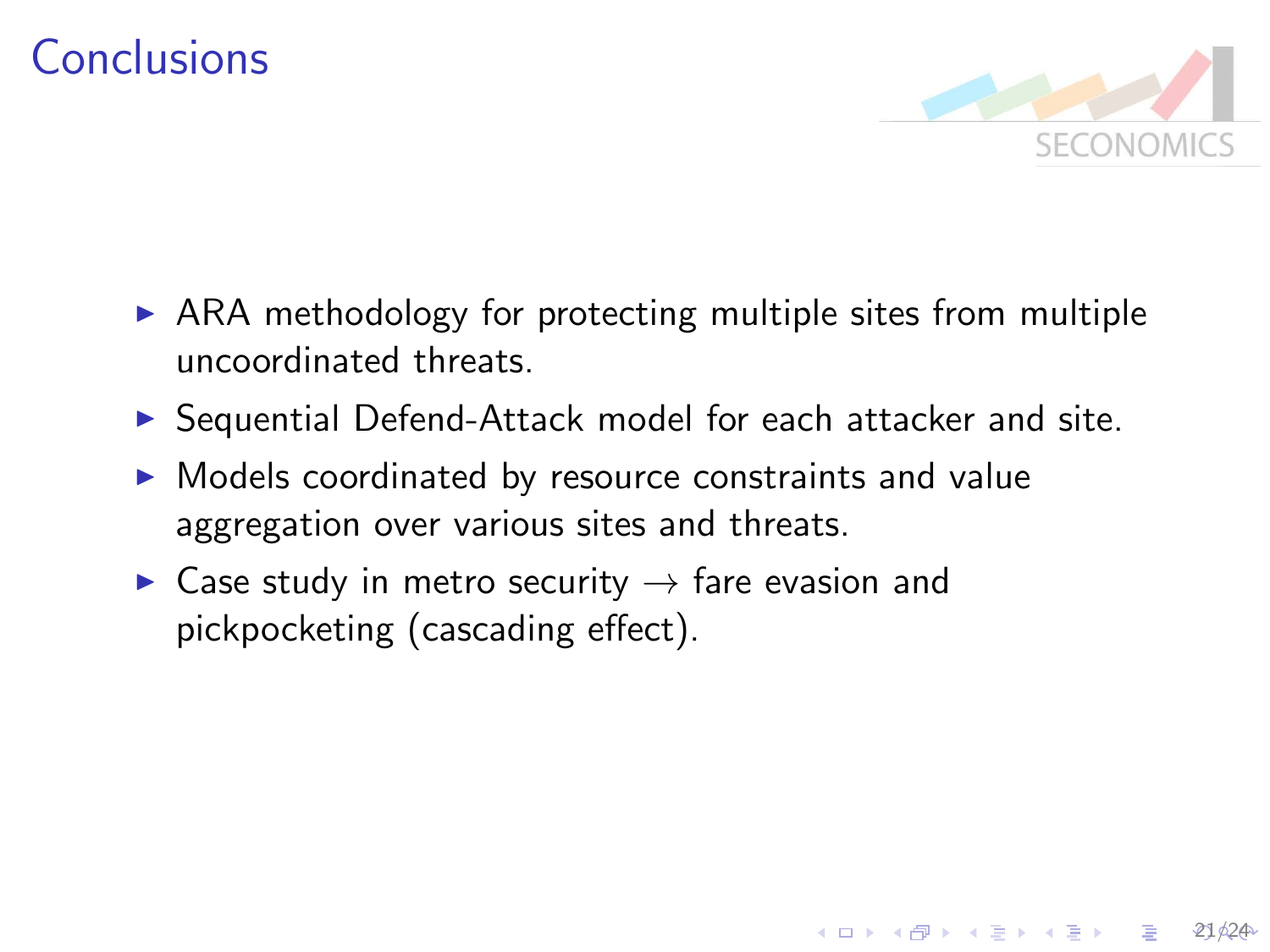![](_page_21_Picture_1.jpeg)

 $22624$ 

B

 $4$  ロ )  $4$   $\overline{r}$  )  $4$   $\overline{z}$  )  $4$   $\overline{z}$  )

- $\triangleright$  Multiple defenders and their eventual coordination.
- $\triangleright$  Coordination of attacks and their rationality type.
- $\blacktriangleright$  Further interactions among defenders and attackers.
- $\blacktriangleright$  Mobility of resources.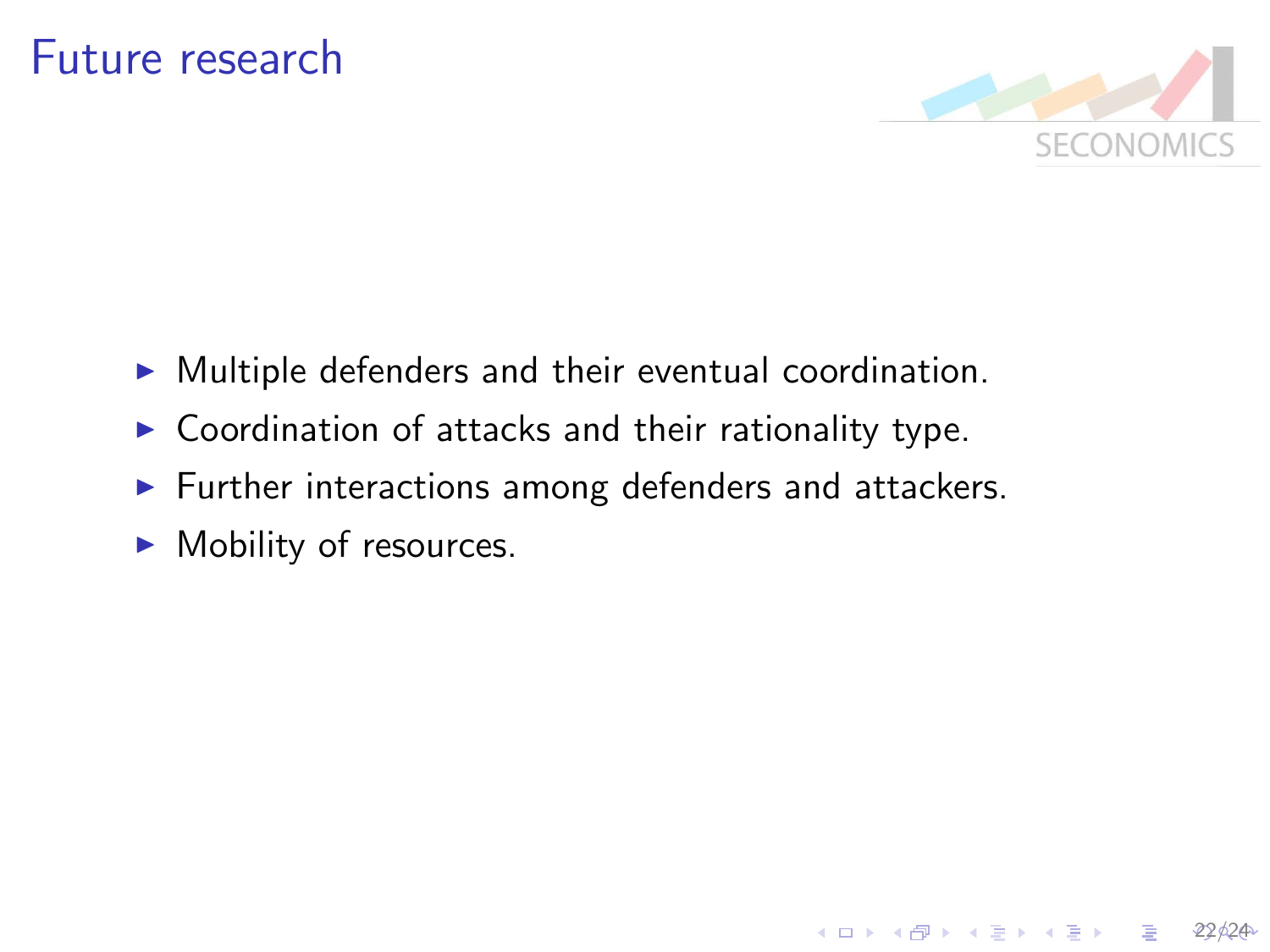#### Acknowledgments

![](_page_22_Picture_1.jpeg)

4 ロ > 4 何 > 4 ヨ > 4 ヨ > ニョ - 23 424

- $\triangleright$  This project has received funding from the **European Union's** Seventh Framework Programme for Research, Technological Development and Demonstration under grant agreement no 285223.
- $\triangleright$  Work has been also supported by the Spanish Ministry of Economy and Innovation program MTM2011-28983-C03-01 and the Government of Madrid RIESGOS-CM program S2009/ESP-1685.
- $\triangleright$  We are grateful to TMB experts and stakeholders for fruitful discussion about modeling issues.